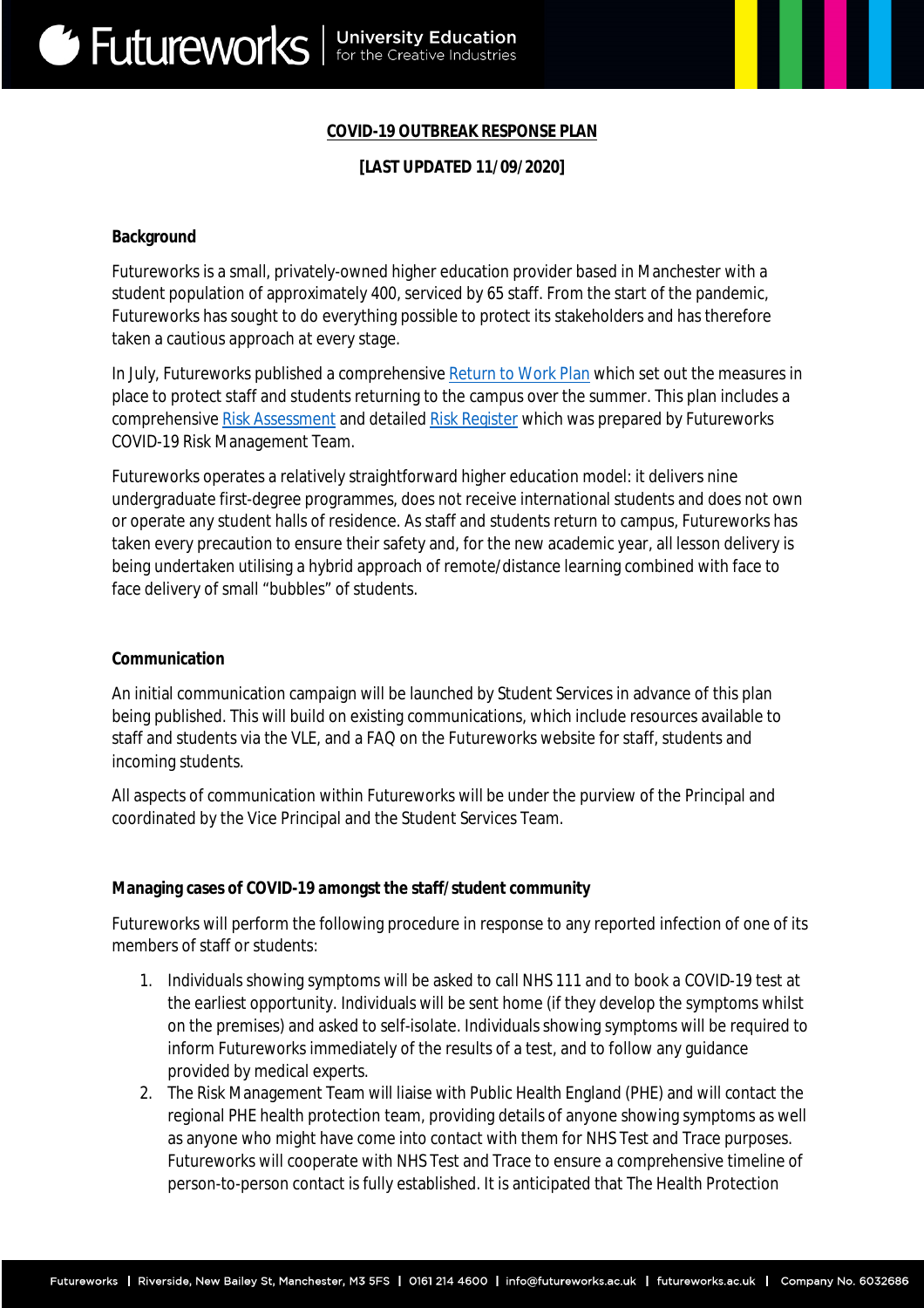Team at PHE will carry out a rapid risk assessment to confirm who else has been in close contact with the person during the period that they were infectious, and ensure they are asked to self-isolate.

- 3. Those staff and students who have been confirmed to have been in close contact (within the last 7 days) with an individual who is demonstrating symptoms, including those who are in the same "student bubble" will be advised that someone in their group has demonstrated COVID-19 symptoms and will be required to vacate the campus immediately and asked to call NHS 111 to arrange to be tested also. Close contact is defined as:
	- a. **direct close contacts** face to face contact with an infected individual for any length of time, within 1 metre, including being coughed on, a face to face conversation, or unprotected physical contact (skin-to-skin),
	- b. **proximity contacts** extended close contact (within 1 to 2 metres for more than 15 minutes) with an infected individual, including travelling in a small vehicle, like a car, with an infected person.

Should an individual test negative, and if they feel well and no longer have COVID-19 symptoms they will be likely be advised (by the NHS) to stop self-isolating. If they are demonstrating other symptoms, however, it is possible that they may still have another virus, such as a cold or flu, in which case Futureworks will advise that the individual continues to avoid contact with other students until they are fully recovered.

If an individual tests positive, they will be advised to follow the PHE guidance and must continue to self-isolate for at least 10 days from the onset of their symptoms and then return to campus only when they are symptomless (except for loss of sense of smell/taste).

The Student Services Team will liaise with the PHE Health Protection Team to ascertain a definitive list of who must be sent home. To support this, Futureworks will keep a proportionate record of staff and students in each group, as well as any close contact that takes place between individuals (though this should be minimal, given Futureworks' existing COVID-19 mitigation procedures).

In the event that Futureworks receives confirmation of two or more positive tests within 14 days, or if there is a marked increase in sickness-related absence where COVID-19 symptoms are being reported, Futureworks will liaise with the local Health Protection Team who will advise if additional action is required.

It is anticipated that in a worst-case scenario, Health Protection Teams may recommend that a larger number of other students self-isolate as a precautionary measure (including whole classes). It is not anticipated however that (short of a national lockdown) there would be any circumstances under which entire year groups or indeed the entire student population would be required to self-isolate or remain away from campus.

Classes will continue for student groups and any student(s) who are self-isolating will have the ability to join most classes on-line, should they feel capable of doing so.

The Government's Local Action Committee, working with the DfE and Public Health England, have determined a series of "tiers of restriction" relating to teaching provision. See Appendix 1. Should the Local Action Committee require Futureworks to take any action in response to a localised outbreak, we have set out what any such action will look like in each Tier. These are set out below.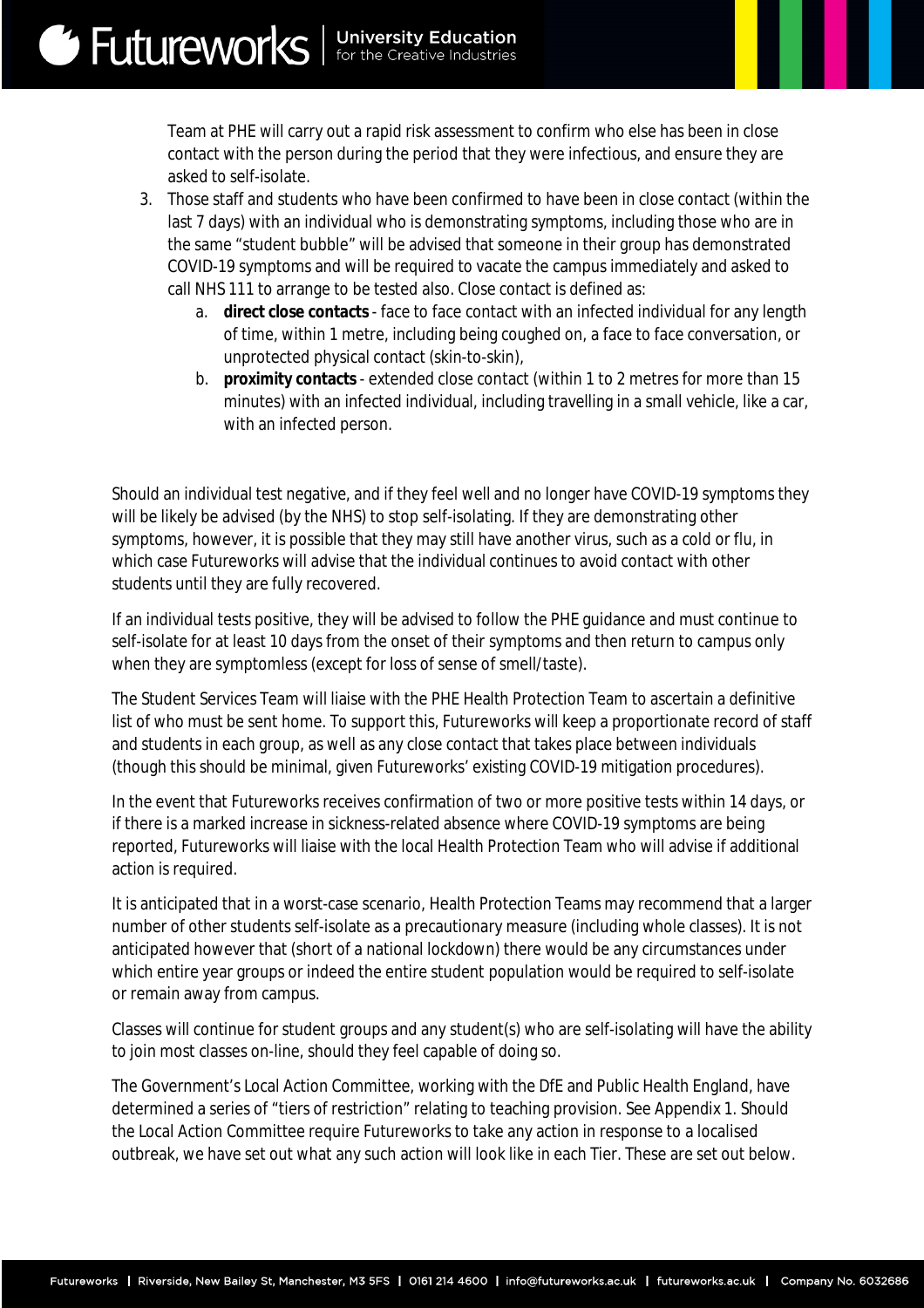Futureworks | University Education

**Figure** 

- *Tier 2 (fallback position): Reduction in face to face delivery where appropriate, but otherwise as Tier 1.*
- *Tier 3 (where stricter measures are needed): Online-only lesson delivery, practical sessions (e.g. studio work) conducted solely on an individual basis.*
- *Tier 4 (last resort): Campus buildings open for essential staff only to ensure maintenance and upkeep of physical and technological infrastructure. All teaching and learning activity to be conducted by academic staff remotely.*

In the event of a local or national 'lockdown' Futureworks will fully comply with the advice, guidance and regulations then in place. If the campus can remain open we will do so.

This document is subject to revision in response to official guidance and public policy.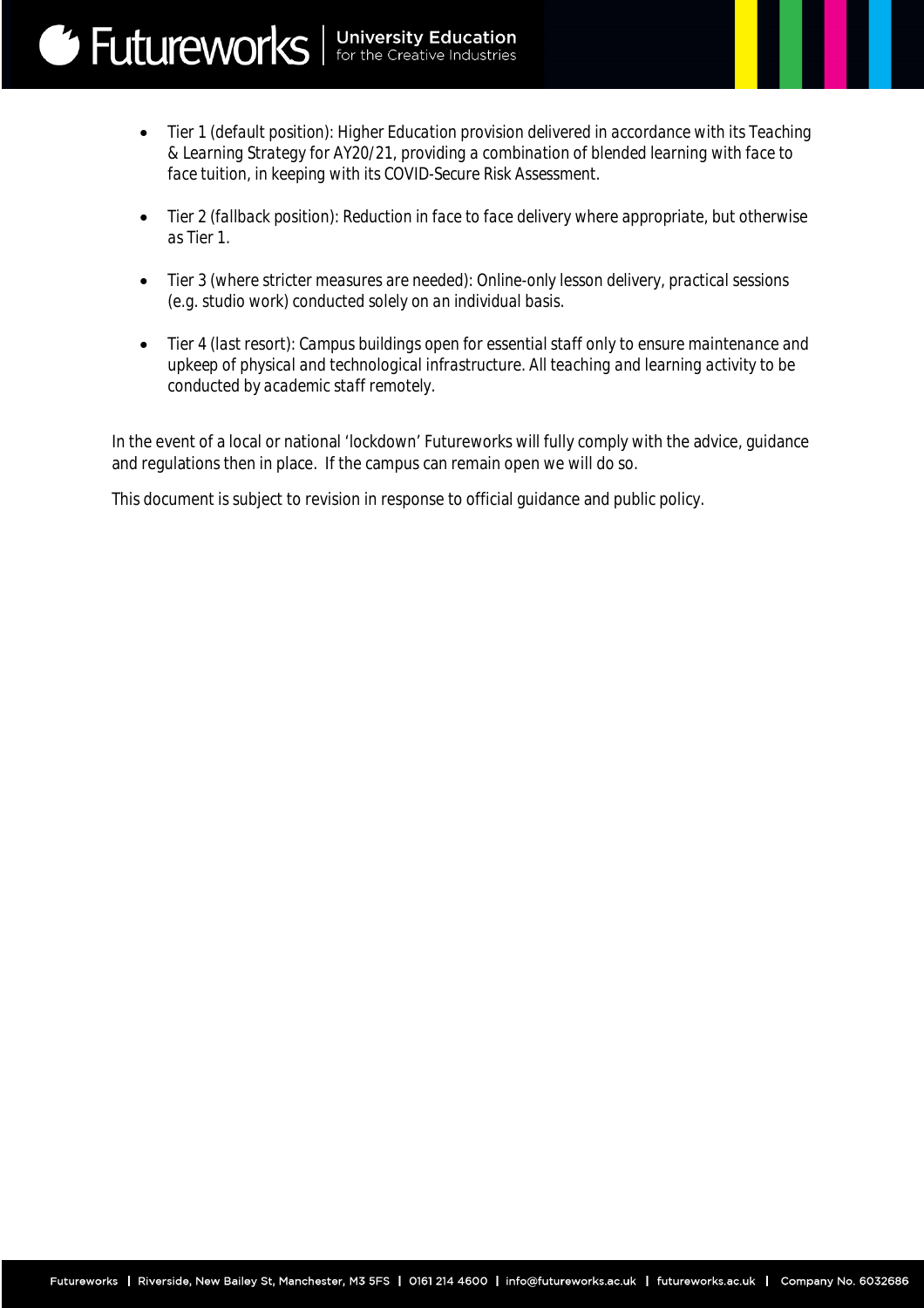# **[APPENDIX 1 – Extract from "Higher education: reopening buildings and campuses" by the Department for Education, published 10/09/2020] [LINK]**

HE providers should have a plan in place that assumes there is likely to be an increase in the number of cases, or an outbreak associated with their setting, and they may have to adapt elements of their provision at very short notice.

Plans should cover a number of scenarios including:

- increased prevalence of infection locally that requires interventions on the whole community, including students and staff
- a large-scale outbreak that may result in substantial restrictions implemented at a local level that impact on the activities of the university
- a localised outbreak in student accommodation
- a localised outbreak involving a particular student or staff member, faculty or department

Providers should work with the Director of Public Health in their local authority in order to control or manage any outbreak in an integrated fashion. HE providers should agree outbreak plans with their Directors of Public Health and share the plan with DfE.

If a provider is experiencing a rise in infection rates, or there is an increase in infection rates in the local community, a provider should work with their local Health Protection Teams and the Director of Public Health to determine the most effective measures that will help reduce transmission.

In certain instances, decision-making will be referred to the national level, and an area will be designated an area of intervention. The government's Local Action Committee command structure may recommend some level of restriction to HE provision in such areas. In such a situation, restrictions will be implemented in a phased manner - the key aim being to retain face-to-face provision where it is possible to do so safely. These 'tiers of restriction' relating to teaching provision are outlined below.

Regardless of the tier of restriction currently in place for teaching provision, all providers, students and staff should comply with guidance issued on wider restrictions. National Institute for Health Protection (NIPH) will issue and regularly update guidance on how any additional restrictions imposed will apply to students moving between university and home. Unless told otherwise, in the event of additional restrictions being imposed locally during term, students should remain in their current accommodation and not return to the family home, which would increase the risk of transmitting the infection.

Explanation of tiers:

- Tier 1 (default position): HE providers are expected to provide blended learning, with face-to-face tuition, following the provisions of this guidance, and public health guidance, including, for example, the appropriate use of face coverings
- Tier 2 (fallback position): HE providers should move to an increased level of online learning where possible. Providers should prioritise the continuation of face-to-face provision based on their own risk assessment. We expect that, in the majority of cases, this will be for those courses where it is most beneficial (for example, clinical or practical learning and research)
- Tier 3 (where stricter measures are needed): HE providers should increase the level of online learning to retain face-to-face provision for priority courses (for example,